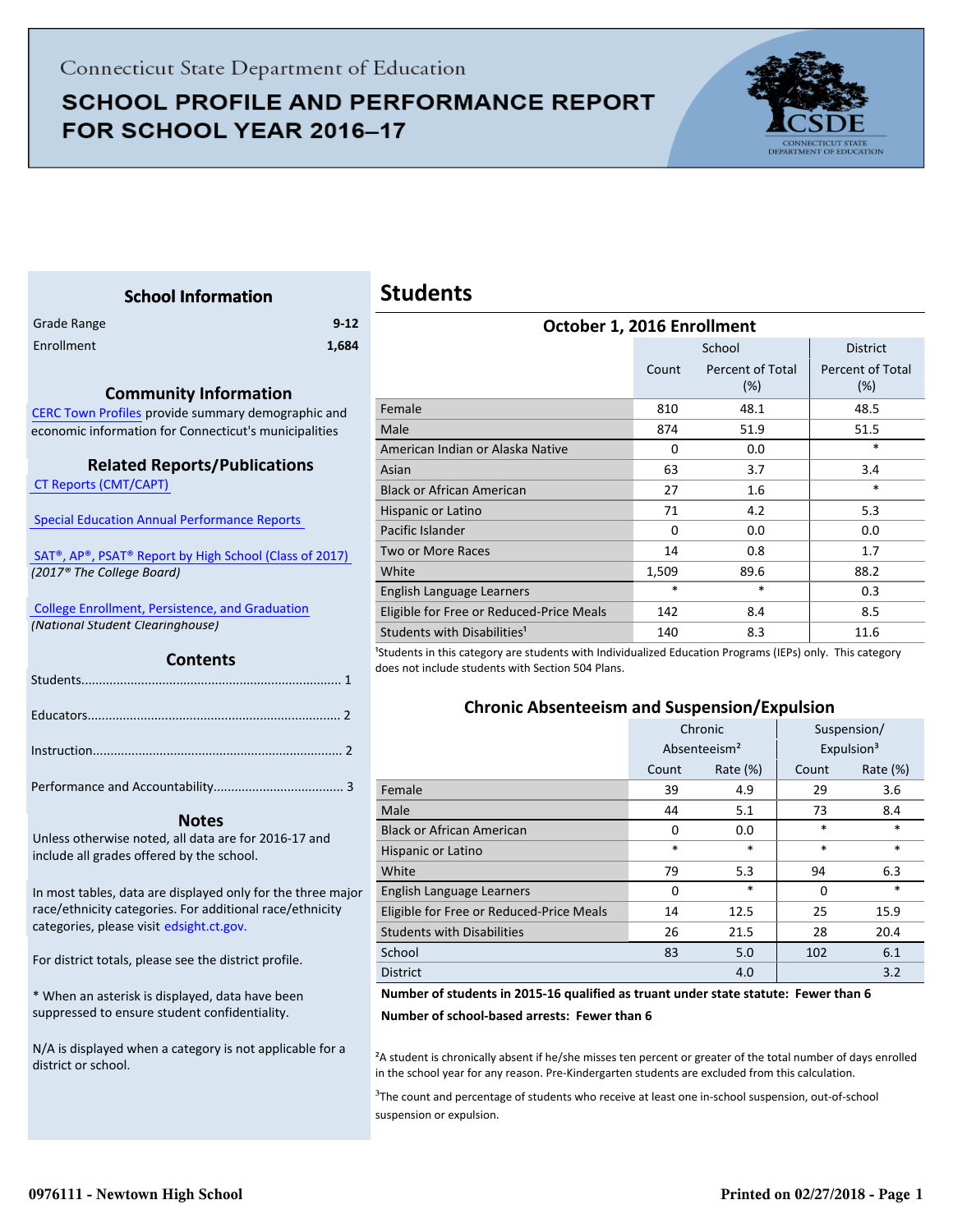## **Educators**

### **Full-Time Equivalent (FTE)<sup>1</sup> Staff**

|                                                           | <b>FTE</b> |
|-----------------------------------------------------------|------------|
| <b>General Education</b>                                  |            |
| Teachers and Instructors                                  | 110.2      |
| Paraprofessional Instructional Assistants                 | 3.2        |
| <b>Special Education</b>                                  |            |
| <b>Teachers and Instructors</b>                           | 9.4        |
| Paraprofessional Instructional Assistants                 | 12.9       |
| <b>Administrators, Coordinators and Department Chairs</b> |            |
| School Level                                              | 7.8        |
| Library/Media                                             |            |
| Specialists (Certified)                                   | 2.0        |
| <b>Support Staff</b>                                      | 1.0        |
| Instructional Specialists Who Support Teachers            | 1.0        |
| Counselors, Social Workers and School Psychologists       | 12.7       |
| <b>School Nurses</b>                                      | 2.7        |
| Other Staff Providing Non-Instructional Services/Support  | 50.8       |

| <b>Educators by Race/Ethnicity</b>         |       |                         |                         |  |  |  |
|--------------------------------------------|-------|-------------------------|-------------------------|--|--|--|
|                                            |       | School                  | <b>District</b>         |  |  |  |
|                                            | Count | Percent of Total<br>(%) | Percent of Total<br>(%) |  |  |  |
| American Indian or Alaska<br><b>Native</b> | 0     | 0.0                     | 0.0                     |  |  |  |
| Asian                                      | 3     | 2.1                     | 1.2                     |  |  |  |
| <b>Black or African American</b>           | 0     | 0.0                     | 0.0                     |  |  |  |
| Hispanic or Latino                         | O     | 0.0                     | 0.0                     |  |  |  |
| Pacific Islander                           | O     | 0.0                     | 0.0                     |  |  |  |
| Two or More Races                          | O     | 0.0                     | 0.0                     |  |  |  |
| White                                      | 138   | 94.5                    | 97.5                    |  |  |  |

#### **Classroom Teacher Attendance, 2015-16**

|                                             | School | <b>District</b> |
|---------------------------------------------|--------|-----------------|
| Average # of FTE Days Absent Due to Illness | 7.9    | 9.2             |
| or Personal Time                            |        |                 |

<sup>1</sup>In the full-time equivalent count, staff members working part-time in the school are counted as a fraction of full-time. For example, a teacher who works half-time in a school contributes 0.50 to the school's staff count.

# **Instruction and Resources**

| Days of Instruction                   | 183 |
|---------------------------------------|-----|
| <b>Hours of Instruction Per Year</b>  |     |
| Grades 1-12 and Full-Day Kindergarten | 985 |
| Half/Extended Day Kindergarten        | N/A |

### **School Schedule**

| <b>School Hours for Students</b> |            |
|----------------------------------|------------|
| Start Time                       | $07:20$ AM |
| End Time                         | $02:02$ PM |

#### **11th and 12th Graders Enrolled in**

#### **College-and-Career-Readiness Courses during High School**³

|                                          | 11th   |             |       | 12 <sub>th</sub> |
|------------------------------------------|--------|-------------|-------|------------------|
|                                          | Count  | Rate $(\%)$ | Count | Rate $(\%)$      |
| <b>Black or African American</b>         | $\ast$ | $\ast$      | *     | *                |
| Hispanic or Latino                       | 7      | $\ast$      | 13    | $\ast$           |
| White                                    | 175    | 46.2        | 365   | 95.5             |
| English Language Learners                | 0      | 0.0         | 0     | 0.0              |
| Eligible for Free or Reduced-Price Meals | 8      | 34.8        | 25    | 100.0            |
| <b>Students with Disabilities</b>        | 13     | 40.6        | 27    | 81.8             |
| School                                   | 194    | 46.0        | 396   | 95.9             |
| <b>District</b>                          |        | 46.1        |       | 95.9             |

<sup>3</sup>College-and-Career-Readiness Courses include Advanced Placement®(AP),International Baccalaureate®(IB), Career and Technical Education(CTE), workplace experience and dual enrollment courses.

### **Students with Disabilities Who Spend 79.1 to 100 Percent of Time with Nondisabled Peers**⁴

|                                | Count  | Rate (%) |
|--------------------------------|--------|----------|
| Autism                         | 18     | 75.0     |
| <b>Emotional Disturbance</b>   | 19     | 95.0     |
| <b>Intellectual Disability</b> | *      | $\ast$   |
| Learning Disability            | 48     | 96.0     |
| Other Health Impairment        | 28     | 100.0    |
| <b>Other Disabilities</b>      | $\ast$ | $\ast$   |
| Speech/Language Impairment     | $\ast$ | $\ast$   |
| School                         | 121    | 86.4     |
| <b>District</b>                |        | 76.6     |

 $A$ <sub>Ages</sub> 6-21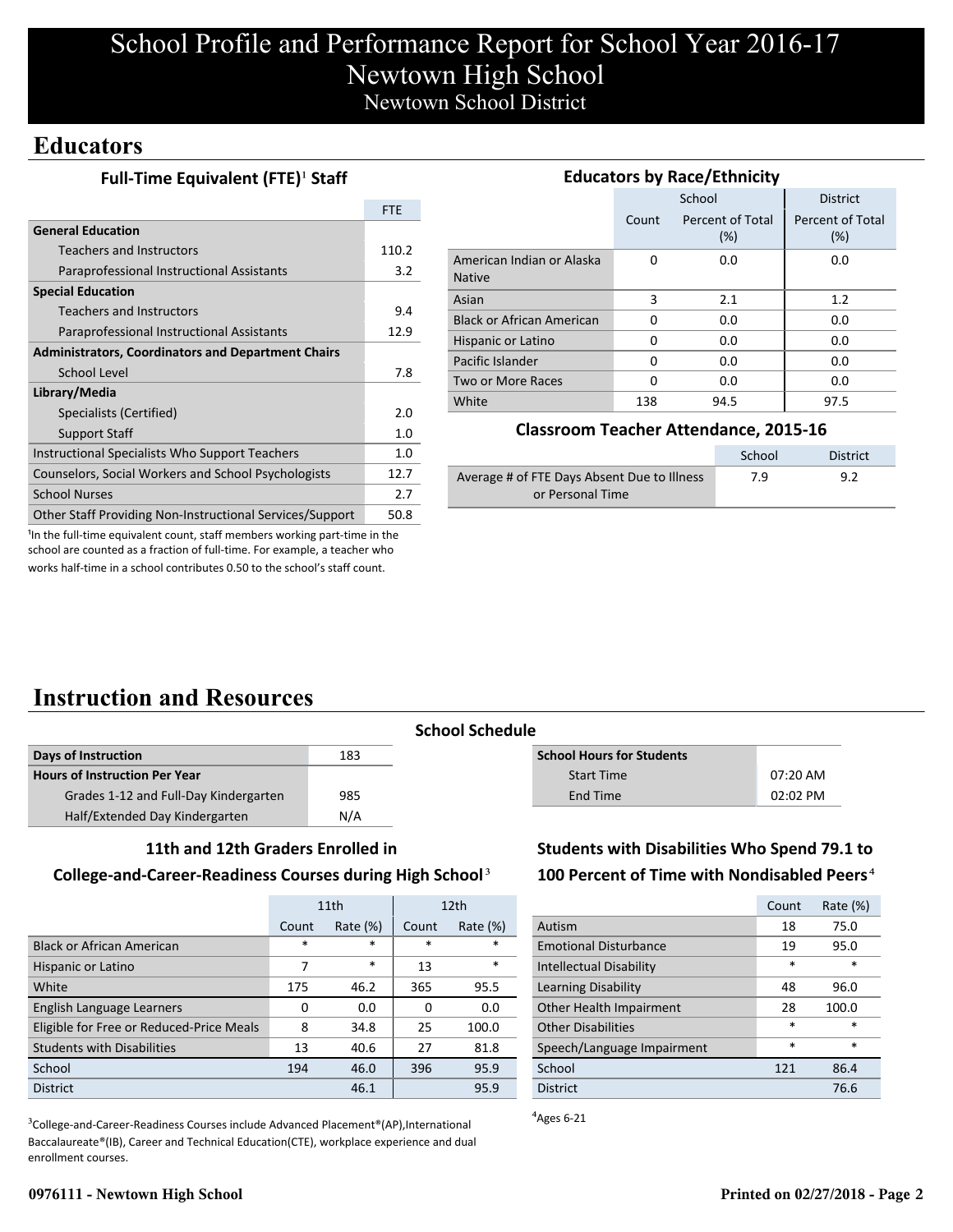## **Performance and Accountability**

### **School Performance Index (SPI)**

A School Performance Index (SPI) is the average performance of students in a subject area (i.e., ELA, Mathematics or Science) on the state summative assessments.The SPI ranges from 0-100. An SPI is reported for all students tested in a school and for students in each individual student group. Connecticut's ultimate target for an SPI is 75.

|                                              | <b>English Language Arts(ELA)</b> |            | <b>Math</b> |            | <b>Science</b> |            |
|----------------------------------------------|-----------------------------------|------------|-------------|------------|----------------|------------|
|                                              | Count                             | <b>SPI</b> | Count       | <b>SPI</b> | Count          | <b>SPI</b> |
| American Indian or Alaska Native             | 0                                 | N/A        | 0           | N/A        | 0              | N/A        |
| Asian                                        | 11                                | *          | 11          | *          | 17             | *          |
| <b>Black or African American</b>             | $\ast$                            | $\ast$     | $\ast$      | $\ast$     | $\ast$         | $\ast$     |
| Hispanic or Latino                           | 18                                | $\ast$     | 18          | $\ast$     | 11             | $\ast$     |
| Native Hawaiian or Other Pacific Islander    | 0                                 | N/A        | 0           | N/A        | 0              | N/A        |
| Two or More Races                            | $\ast$                            | $\ast$     | $\ast$      | $\ast$     | $\ast$         | $\ast$     |
| White                                        | 367                               | 69.9       | 367         | 69.3       | 351            | 64.7       |
| English Language Learners                    | 0                                 | N/A        | 0           | N/A        | 0              | N/A        |
| Non-English Language Learners                | 408                               | 69.9       | 408         | 69.6       | 387            | 64.6       |
| Eligible for Free or Reduced-Price Meals     | 20                                | 60.2       | 20          | 57.9       | 28             | 62.6       |
| Not Eligible for Free or Reduced-Price Meals | 388                               | 70.4       | 388         | 70.2       | 359            | 64.8       |
| <b>Students with Disabilities</b>            | 27                                | 52.3       | 27          | 46.0       | 25             | 43.6       |
| <b>Students without Disabilities</b>         | 381                               | 71.2       | 381         | 71.2       | 362            | 66.1       |
| <b>High Needs</b>                            | 44                                | 55.2       | 44          | 51.1       | 51             | 53.6       |
| Non-High Needs                               | 364                               | 71.7       | 364         | 71.8       | 336            | 66.3       |
| School                                       | 408                               | 69.9       | 408         | 69.6       | 387            | 64.6       |

### **National Assessment of Educational Progress (NAEP): Percent At or Above Proficient1**

|                        | <b>NAEP 2015</b> | <b>NAEP 2013</b> |          |
|------------------------|------------------|------------------|----------|
| <b>READING</b>         | Grade 4          | Grade 8          | Grade 12 |
| Connecticut            | 43%              | 43%              | 50%      |
| <b>National Public</b> | 35%              | 33%              | 36%      |
| <b>MATH</b>            | Grade 4          | Grade 8          | Grade 12 |
| Connecticut            | 41%              | 36%              | 32%      |
| <b>National Public</b> | 39%              | 32%              | 25%      |

<sup>1</sup>NAEP is often called the "Nation's Report Card." It is sponsored by the U.S. Department of Education. This table compares Connecticut's performance to that of national public school students. Performance standards for state assessments and NAEP are set independently. Therefore, one should not expect performance results to be the same [across Smarter Balanced and NAEP. Instead, NAEP results are meant to](http://portal.ct.gov/-/media/SDE/Student-Assessment/NAEP/ct_naep_2015_results_by_performance_level.pdf?la=en) complement other state assessment data. To view student subgroup performance on NAEP, click here.

## **Physical Fitness Tests: Students Reaching Health Standard**²

|                      | Percent of Students by Grade <sup>3</sup> (%) |      |      |      |       | <b>All Tested Grades</b> |
|----------------------|-----------------------------------------------|------|------|------|-------|--------------------------|
|                      | $\overline{4}$                                | 6    | 8    | 10   | Count | Rate (%)                 |
| Sit & Reach          | N/A                                           | N/A  | N/A  | 94.0 | 335   | 94.0                     |
| Curl Up              | N/A                                           | N/A  | N/A  | 94.0 | 335   | 94.0                     |
| Push Up              | N/A                                           | N/A  | N/A  | 86.0 | 335   | 86.0                     |
| Mile Run/PACER       | N/A                                           | N/A  | N/A  | 79.4 | 335   | 79.4                     |
| All Tests - School   | N/A                                           | N/A  | N/A  | 72.5 | 335   | 72.5                     |
| All Tests - District | 79.4                                          | 79.4 | 56.8 | 72.5 |       | 71.3                     |

 $2$ The Connecticut Physical Fitness Assessment (CPFA) is administered to all students in Grades 4, 6, 8 and 10. The health-related fitness scores gathered through the CPFA should be used to educate and motivate children and their families to increase physical activity and develop lifetime fitness habits.

<sup>3</sup>Only students assessed in all four areas are included in this calculation.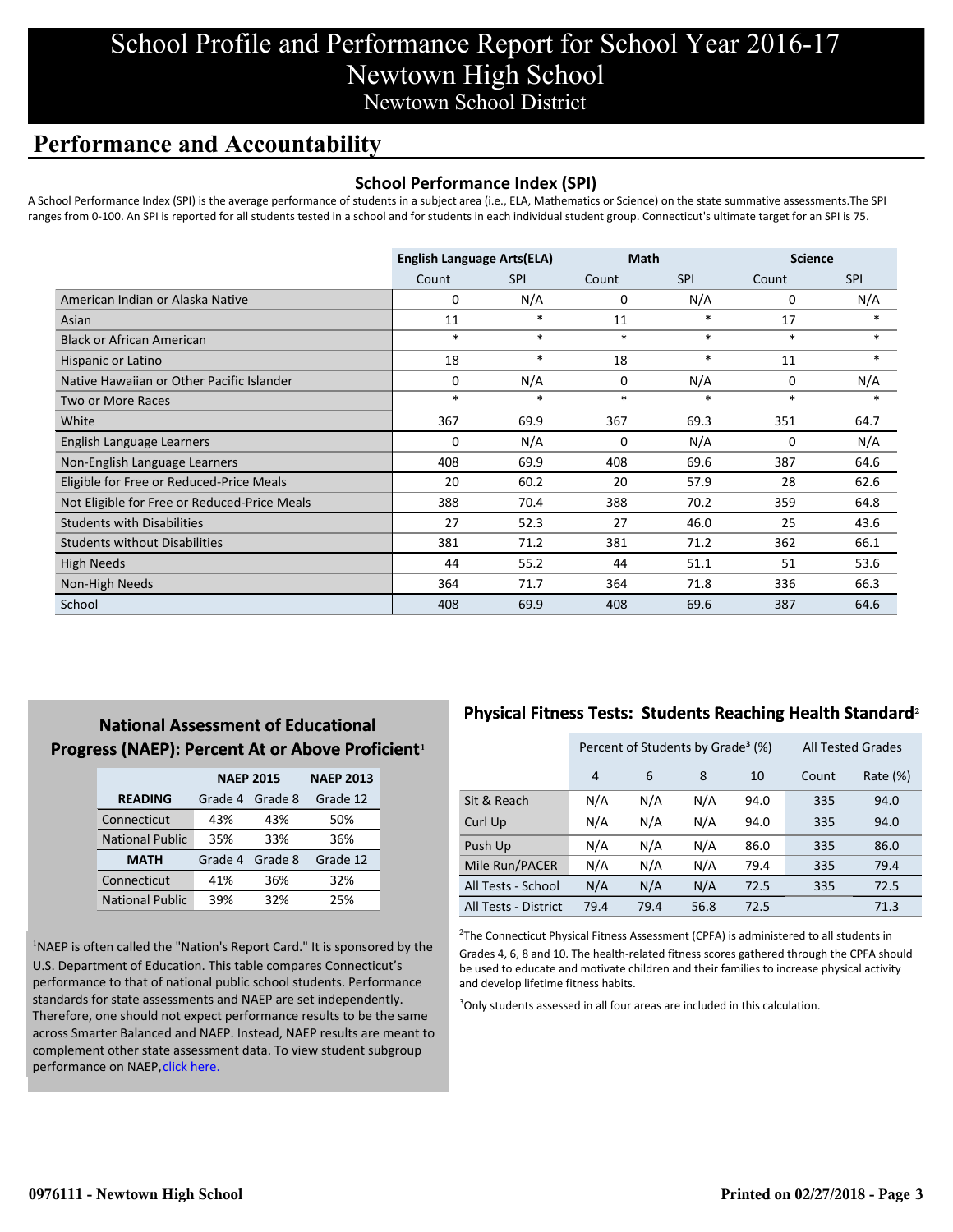### **Cohort Graduation: Four-Year**<sup>1</sup>

|                                          | 2015-16                   |             |
|------------------------------------------|---------------------------|-------------|
|                                          | Cohort Count <sup>2</sup> | Rate $(\%)$ |
| <b>Black or African American</b>         | *                         | $\ast$      |
| Hispanic or Latino                       | 24                        | 91.7        |
| English Language Learners                | N/A                       | N/A         |
| Eligible for Free or Reduced-Price Meals | 40                        | 82.5        |
| <b>Students with Disabilities</b>        | 33                        | 72.7        |
| School                                   | 418                       | 96.2        |
| <b>District</b>                          |                           | 95.5        |

<sup>1</sup>The four-year cohort graduation rate represents the percentage of first-time 9th graders who earn a standard high school

[diploma within four years.](http://www.sde.ct.gov/sde/cwp/view.asp?a=2758&q=334898)

 $2$ Cohort count includes all students in the cohort as of the end of the 2015-16 school year.

### **11th and 12th Graders Meeting Benchmark on at Least One College Readiness Exam**⁴

|                                             | Participation <sup>5</sup> |        | <b>Meeting Benchmark</b> |
|---------------------------------------------|----------------------------|--------|--------------------------|
|                                             | Rate $(\%)$                | Count  | Rate $(\%)$              |
| Female                                      | 98.5                       | 293    | 75.3                     |
| Male                                        | 98.2                       | 331    | 74.2                     |
| <b>Black or African American</b>            | $\ast$                     | $\ast$ | $\ast$                   |
| Hispanic or Latino                          | 100.0                      | 22     | 68.8                     |
| White                                       | 98.2                       | 569    | 74.8                     |
| English Language Learners                   | $\ast$                     | 0      | $\ast$                   |
| Eligible for Free or<br>Reduced-Price Meals | 97.9                       | 27     | 56.3                     |
| <b>Students with Disabilities</b>           | 80.0                       | 10     | 15.4                     |
| School                                      | 98.3                       | 624    | 74.7                     |
| <b>District</b>                             | 98.0                       |        | 74.1                     |

 $3$ College readiness exams and benchmark scores are as follows:

- SAT® meets benchmark on SAT, Revised SAT or Connecticut School Day SAT
- ACT® meets benchmark score on 3 of 4 exams (benchmark score varies by subject)
- AP® 3 or higher on any one  $AP^®$  exam
- IB® 4 or higher on any one IB® exam
- Smarter Balanced Level 3 or higher on both ELA and math

 $4$ Participation Rate equals the number of test-takers in 11th and 12th grade divided by the number of students enrolled in those grades, as a percent. Sources:

SAT® and AP® statistics derived from data provided by the College Board.

Copyright © 2017 The College Board. www.collegeboard.org

ACT® statistics derived from data provided by ACT, Inc.

Copyright © 2017 ACT, Inc. www.act.org

IB® statistics derived from data provided by the International Baccalaureate Organization.

Copyright © International Baccalaureate Organization 2017

#### **College Entrance and Persistence**

|                                                    | Class of 2016         | Class of 2015            |
|----------------------------------------------------|-----------------------|--------------------------|
|                                                    | Entrance <sup>6</sup> | Persistence <sup>7</sup> |
|                                                    | Rate $(\%)$           | Rate (%)                 |
| Female                                             | 81.3                  | 95.5                     |
| Male                                               | 77.1                  | 92.2                     |
| <b>Black or African American</b>                   | $\ast$                | $\ast$                   |
| Hispanic or Latino                                 | 82.6                  | *                        |
| White                                              | 79.0                  | 93.7                     |
| English Language Learners                          | 79.0                  | $\ast$                   |
| Eligible for Free or<br><b>Reduced-Price Meals</b> | 58.3                  | 88.0                     |
| <b>Students with Disabilities</b>                  | 51.6                  | $\ast$                   |
| School                                             | 79.1                  | 94.0                     |
| <b>District</b>                                    | 78.9                  | 94.0                     |

⁵College entrance refers to the percent of high school graduates from the year who enrolled in college any time during the first year after high school.

⁶College persistence refers to the percent of students who enrolled in college the first year after high school and returned for a second year (Freshman to Sophomore persistence).

Source: National Student Clearinghouse